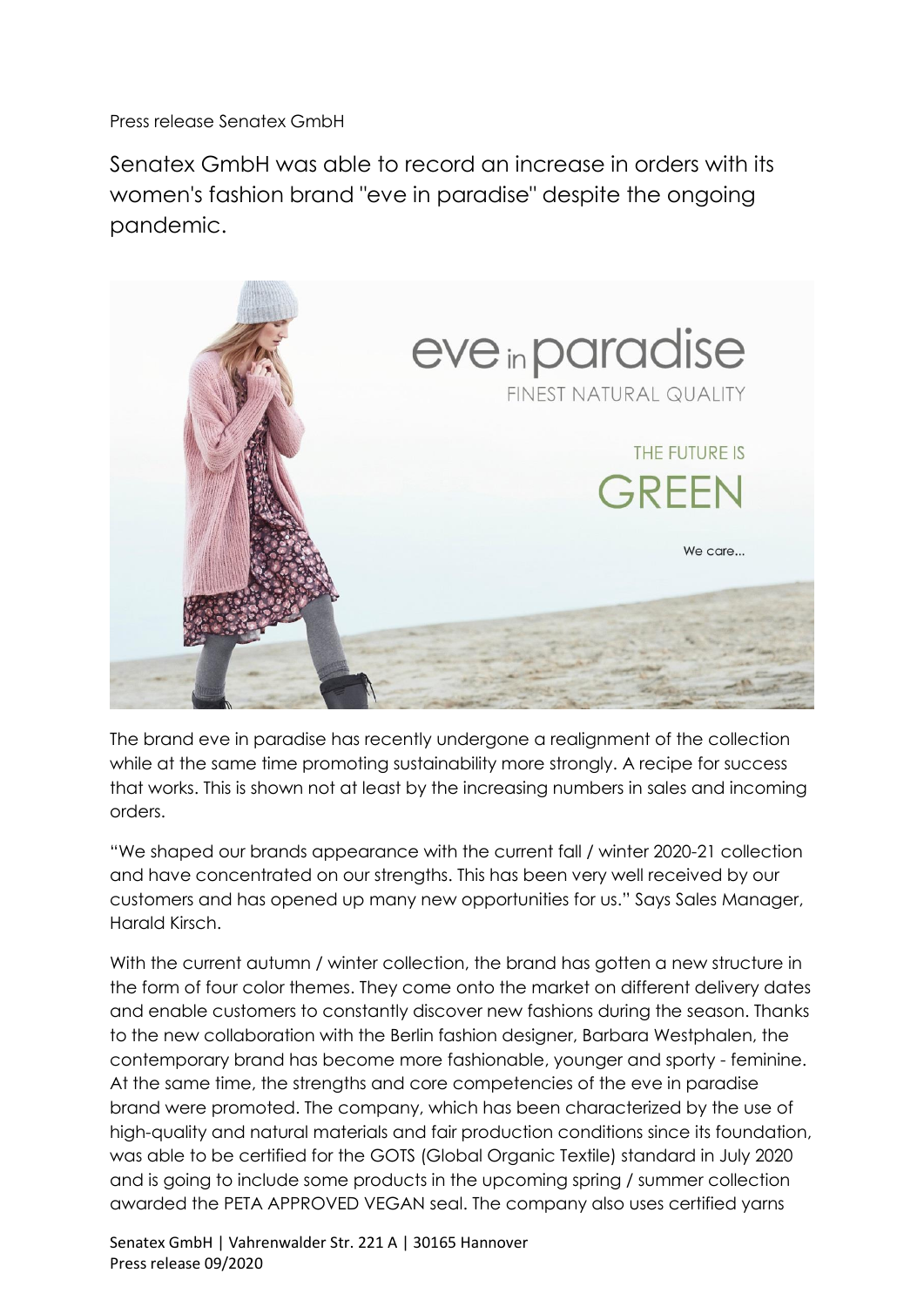and fabrics that comply with ecological and animal welfare guidelines. In the future, there will be more emphasis on production in European countries such as Portugal.

The company is also a member of the international association of the textile industry (IVN), which advocates socially responsible and ecological economic practices and the textile industry.

The collections of the brand eve in paradise are based on a slow fashion concept. The items are "ready to wear" and available in attractive entry price levels. According to the company, the customers of the brand are self-confident and cheerful, grown-up women who appreciate the natural qualities of the brand and who rely on a good feeling on the skin and comfort while being fashionable at the same time. The company's logo therefore bears the brand-enhancing addition "finest natural quality", which is improved by the new slogan: "See it, Feel it, Love it".

With this further development, Senatex GmbH was able to achieve increasing incoming orders for the coming spring / summer collection despite uncertain market conditions.

"We see the increasing number of incoming orders as a good sign that we are on the right track and that the combination of fashionable clothing and sustainable and fair production is very encouraging. The ongoing pandemic is causing planning uncertainty, but we see our customers wishes to buy responsible yet fashionable clothing. We want to continue on this path and concentrate more on the further development of our collections. Our young team is very motivated and together we stand for the values of our brand." So the managing director of Senatex GmbH, Yutang Wu.

The next step of eve in paradise is the expansion of the online range. "The lockdown in the spring of this year showed us how important it is to have a digital presence in the market. This led to the decision to significantly expand the range of our own online shop and to offer it on other digital platforms of the online fashion trade. For this we looked for a promising partner agency that supports us with the logistical processing and enables us a responsible flow of goods as well as sustainable returns processing." explains Harald Kirsch.

The upcoming collection will be available on the online platforms at the beginning of 2021.

Further information about Senatex GmbH and the brand eve in paradise can be found on the website: [www.eve-in-paradise.de](http://www.eve-in-paradise.de/)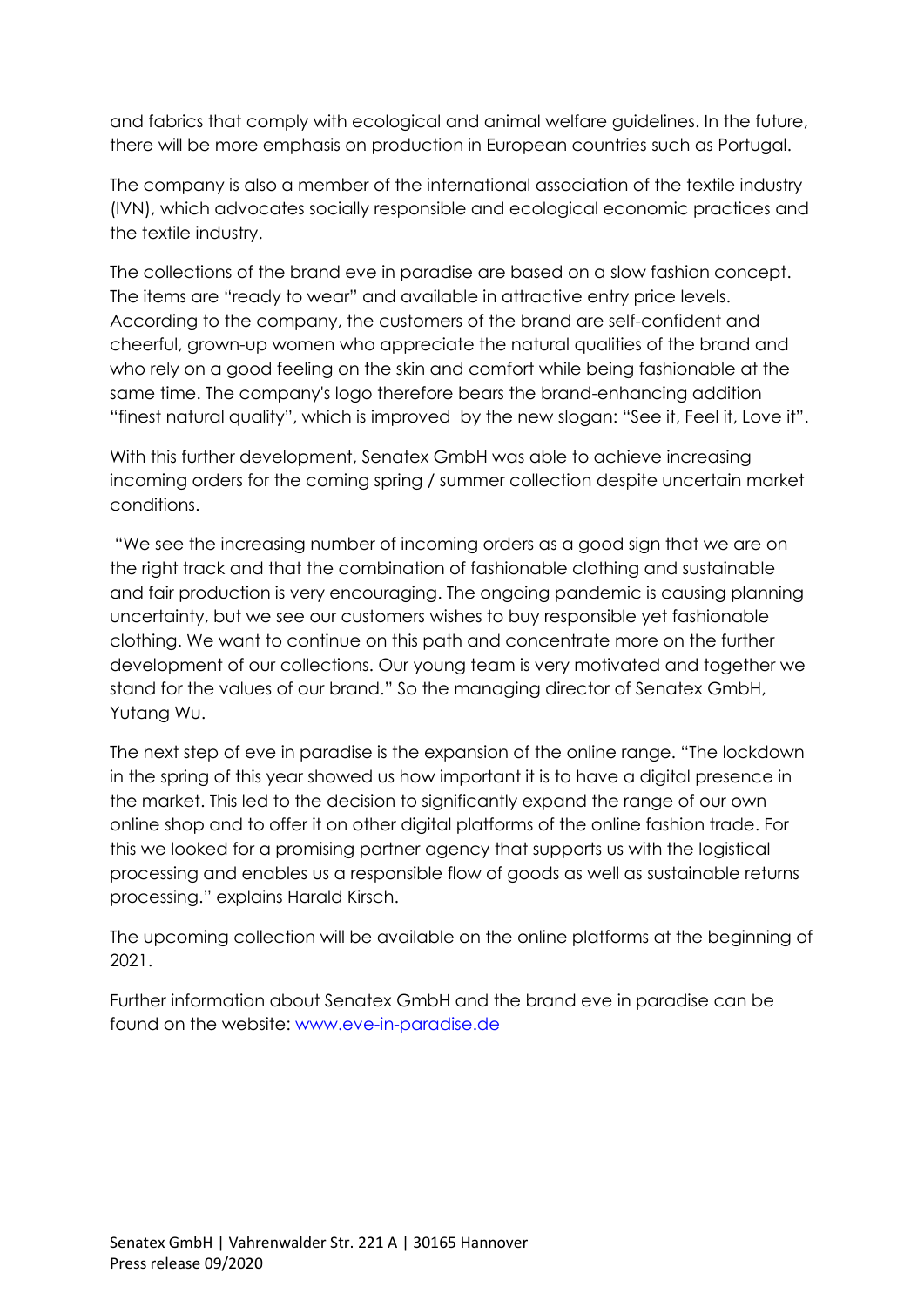## Pictures:



**Image Urban Bohemian, source: Senatex**



**Image Dusty Blue, source: Senatex**